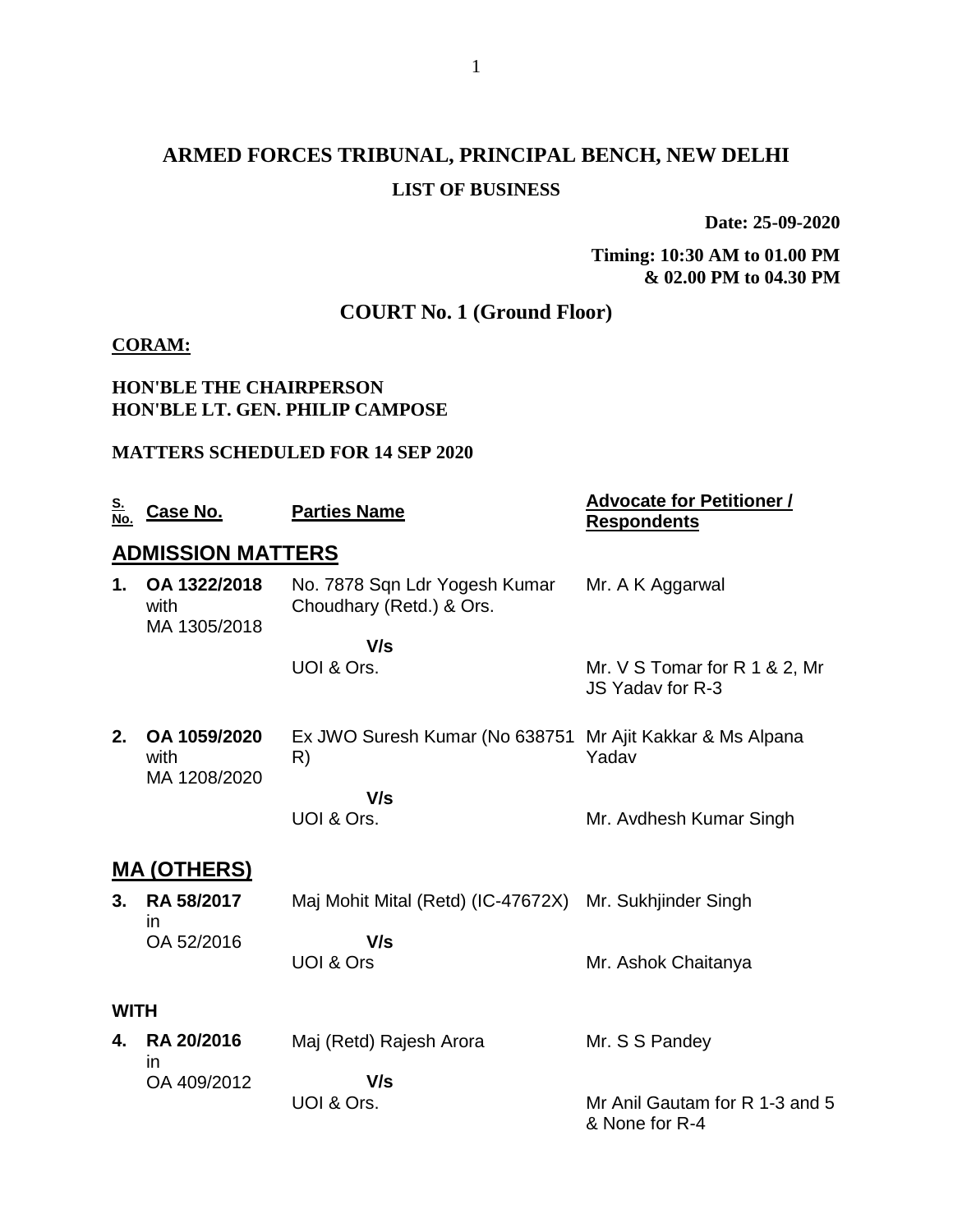|             | <b>WITH</b>                                  |                                                    |                                                     |  |
|-------------|----------------------------------------------|----------------------------------------------------|-----------------------------------------------------|--|
| 5.          | <b>RA 50/2016</b><br>with MA<br>739/2016, MA | Maj Pradip Barakavkar (Retd) Mr. S S Pandey<br>V/s |                                                     |  |
|             | 741/2016<br>in OA 370/2013                   | UOI & Ors                                          | Mr Anil Gautam                                      |  |
| <b>WITH</b> |                                              |                                                    |                                                     |  |
| 6.          | MA 655/2016<br>with MA                       | UOI & Ors.                                         | Mr Anil Gautam                                      |  |
|             | 656/2016<br>in OA 370/2013                   | V/s<br>Maj (Retd.) Pradip Baravkar                 | Mr SS Pandey                                        |  |
| <b>WITH</b> |                                              |                                                    |                                                     |  |
| 7.          | RA 21/2016<br>in                             | Maj (Retd) Rajesh Kumar Bhardwaj Mr. S S Pandey    |                                                     |  |
|             | OA 556/2014                                  | V/s<br>UOI & Ors.                                  | Mr Anil Gautam                                      |  |
| <b>WITH</b> |                                              |                                                    |                                                     |  |
| 8.          | RA 15/2016<br>in                             | Sqn Ldr (Retd) S Joshi                             | Mr. S M Dalal                                       |  |
|             | OA 245/2013                                  | V/s<br>UOI & Ors                                   | Mr Anil Gautam                                      |  |
| <b>WITH</b> |                                              |                                                    |                                                     |  |
| 9.          | <b>RA 27/2016</b><br>with MA                 | UOI & Ors.                                         | Mr Anil Gautam                                      |  |
|             | 454/2016<br>in OA 249/2015                   | V/s<br>Ex Flt Lt Jaspal Singh Aulakh               | Mr VS Kadian                                        |  |
| <b>WITH</b> |                                              |                                                    |                                                     |  |
|             | 10. MA 354/2016<br>in                        | Ex Flt Lt Jaspal Singh Aulakh                      | Mr. V S Kadian                                      |  |
|             | OA 249/2015                                  | V/s<br>UOI & Ors                                   | Mr Anil Gautam                                      |  |
|             | 11. MA 1007/2020<br><i>in</i>                | Lt Col Kuldeep Singh (2777926X)                    | Mr Ajit Kakkar                                      |  |
|             | OA 34/2020                                   | V/s<br>UOI & Ors                                   | Mr. Anil Gautam, for R-1 to R-3<br>and None for R-4 |  |
|             | <b>PLEADINGS NOT COMPLETE</b>                |                                                    |                                                     |  |
|             |                                              | 12. OA 1578/2016 Lt Col Ram Karan Yadava           | Mr. Ankur Chhibber & V S                            |  |

 **V/s** UOI & Ors. Kadian Mr VS Tomar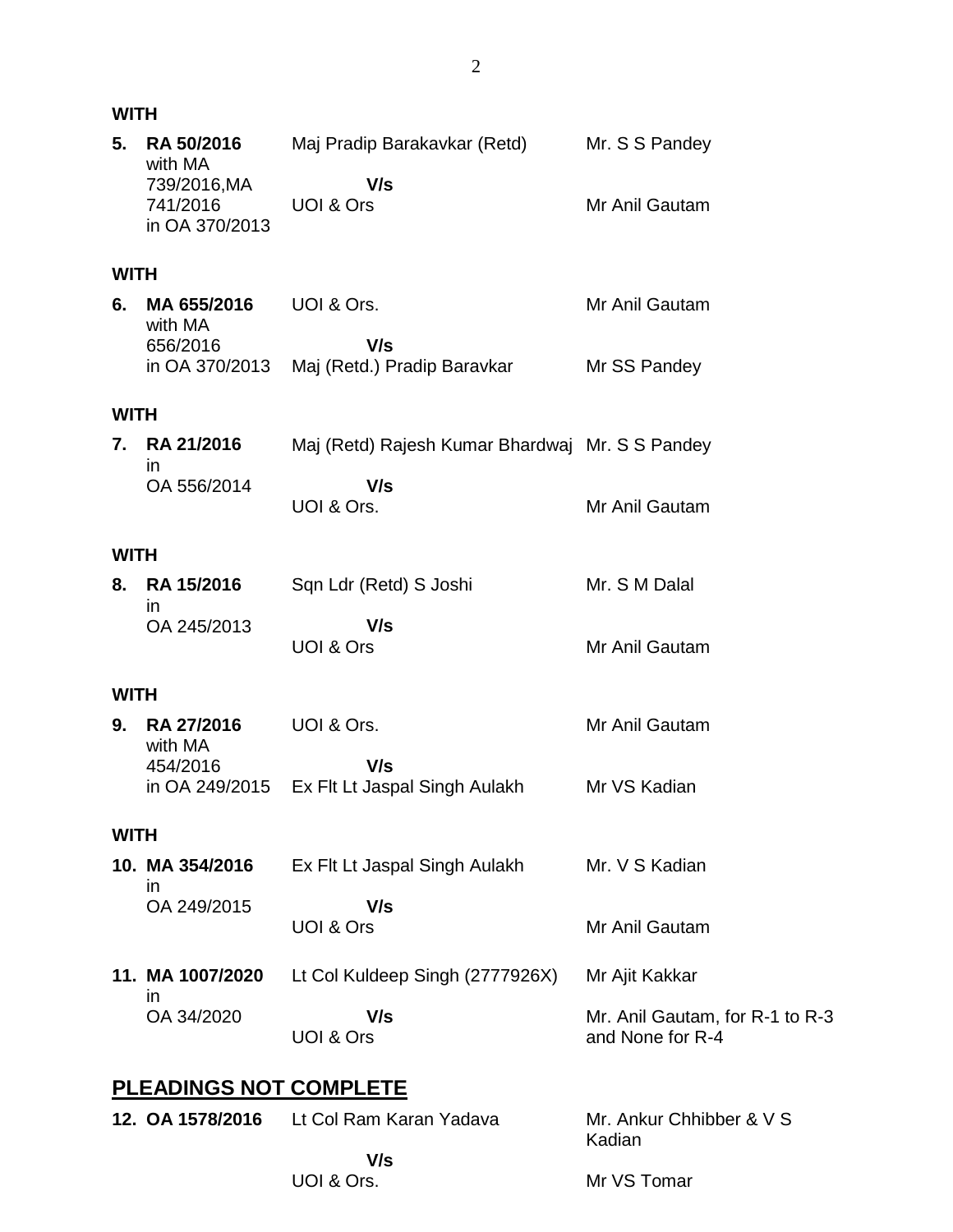**WITH**

| 13. OA 1705/2016                                                   | Lt Col Birendra Kumar Singh                      | Mr. V S Kadian                                                                                            |
|--------------------------------------------------------------------|--------------------------------------------------|-----------------------------------------------------------------------------------------------------------|
|                                                                    | V/s<br>UOI & Ors.                                | Ms Barkha Babbar                                                                                          |
| 14. OA 194/2017<br>with                                            | Ex Swr Dharam Pal                                | Applicant-in-Person                                                                                       |
| MA 494/2017,<br>831/2018,<br>1918/2018,<br>1919/2018 &<br>336/2020 | V/s<br>UOI & Ors.                                | Ms Barkha Babbar                                                                                          |
| 15. OA 585/2018<br>(OA 129/2017)                                   | Col Jacob Freeman (IC-51989K)                    | Mr. Veerendra Mohan                                                                                       |
| (RB, KOLKATA)                                                      | V/s<br>UOI & Ors.                                | Mr SD Windlesh for R-1, 2, 4, 6,<br>8 & 11 and None for R- 3,5,7,9<br>& 10                                |
| 16. OA 168/2020                                                    | Brig Sanjeev Yashwant Devasthali<br>(IC 42332 L) | Mr Rajiv Manglik                                                                                          |
|                                                                    | V/s<br>UOI & Ors.                                | Mr. Karan Singh Bhati, Sr.<br><b>CGSC</b>                                                                 |
| 17. OA 433/2020                                                    | Paramdeep Sharma (NO<br>15198550X) GNR (DMT)     | Mr Himanshu Gautam And<br>Lokesh Sharma                                                                   |
|                                                                    | V/s<br>UOI & Ors.                                | Mr. Satya Ranjan Swain                                                                                    |
| 18. OA 575/2020                                                    | JC-245810Y RIS Sanjeev Kumar                     | Mr. S M Dalal & Mr. Ajay Yadav                                                                            |
| with<br>MA 1443/2020                                               | V/s<br>UOI & Ors.                                | Ms. Barkha Babbar                                                                                         |
| 19. OA 588/2020                                                    | IC-51562A Col Rajbir Singh                       | Mr Anand Shankar Jha                                                                                      |
| with MA<br>722/2020                                                | V/s<br>UOI & Ors.                                | Mr Harish V Shankar for R 1-3<br>& Mr R Balasubramaniam, Sr<br>Adv with Mr. Santosh Pandey<br>for $R - 4$ |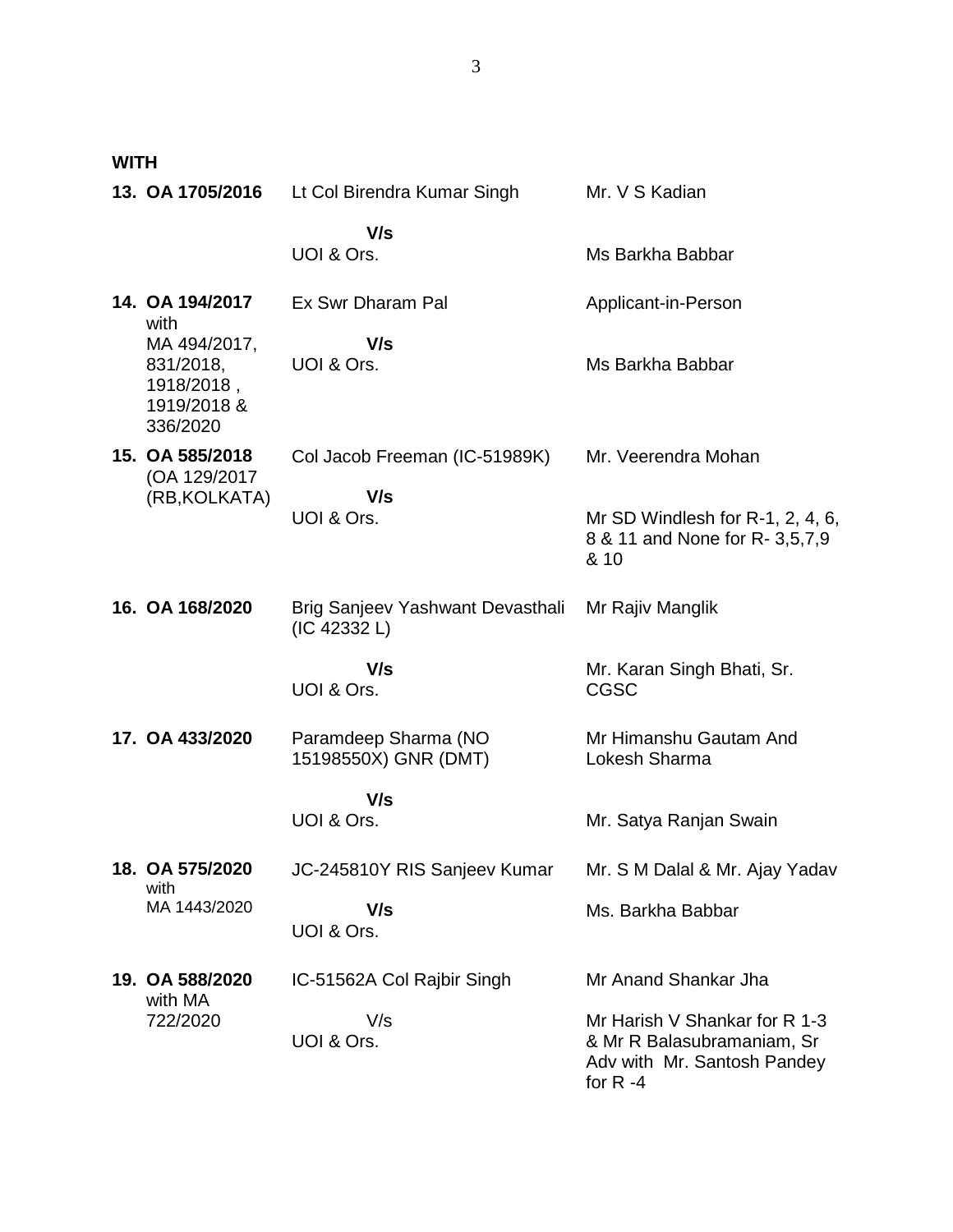**WITH**

|             | 20. OA 994/2020                          | IC-51263F Col D K Tyagi, SM                       | Mr Indra Sen Singh/Abhishek<br>Singh                                                                                                           |
|-------------|------------------------------------------|---------------------------------------------------|------------------------------------------------------------------------------------------------------------------------------------------------|
|             |                                          | V/s<br>UOI & Ors.                                 | Dr. Vijendra Singh Mahndiyan<br>for R 1-3, Mr R.<br>Balasubramania Sr. Adv with<br>Mr. Santosh Pandey for R-4, Mr<br>Anand Shankar Jha for R-5 |
|             | 21. OA 678/2020                          | 798589 Sgt Parveen Kumar                          | Mr. Manoj Kumar Gupta                                                                                                                          |
|             |                                          | V/s<br>UOI & Ors.                                 | Mr. Ashok Chaitanya                                                                                                                            |
|             | 22. OA 766/2020                          | Dfr Satendra Kumar (15481436H)                    | Ms Archana Remesh                                                                                                                              |
|             |                                          | V/s<br>UOI & Ors.                                 | Mr Prabodh Kumar                                                                                                                               |
| <b>WITH</b> |                                          |                                                   |                                                                                                                                                |
|             | 23. OA 760/2020                          | Sub Ravinder Kumar (JC 521718A) Ms Archana Remesh |                                                                                                                                                |
|             |                                          | V/s<br>UOI & Ors.                                 | Mr. Prabodh Kumar                                                                                                                              |
|             | 24. OA 774/2020                          | Sep Dhirandra Singh Bisht (No<br>3186364L)        | Mr Narender Kaushik and<br>Pankaj Kaushik                                                                                                      |
|             |                                          | V/s<br>UOI & Ors.                                 | Mr. V Pattabhi Ram                                                                                                                             |
|             | 25. OA 775/2020<br>with<br>MA 899/2020 & | Ex Sep/Amb Asst AK Mathur<br>(13993155P)          | Ms. Archana Ramesh                                                                                                                             |
|             | MA 1445/2020                             | V/s<br>UOI & Ors.                                 | Ms. Barkha Babbar                                                                                                                              |
|             | 26. OA 776/2020                          | Ex Cpl Raj Kumar Gola (920672)                    | Mr. Ajit Kakkar & Associates                                                                                                                   |
|             |                                          | V/s<br>UOI & Ors.                                 | Mr. Anil Gautam                                                                                                                                |
|             | 27. OA 777/2020                          | Hav Sukhchain (3400798-H)                         | Mr. Ajit Kakkar & Associates.                                                                                                                  |
|             | with<br>MA 900/2020                      | V/s<br>UOI & Ors.                                 | Mr. Prabodh Kumar                                                                                                                              |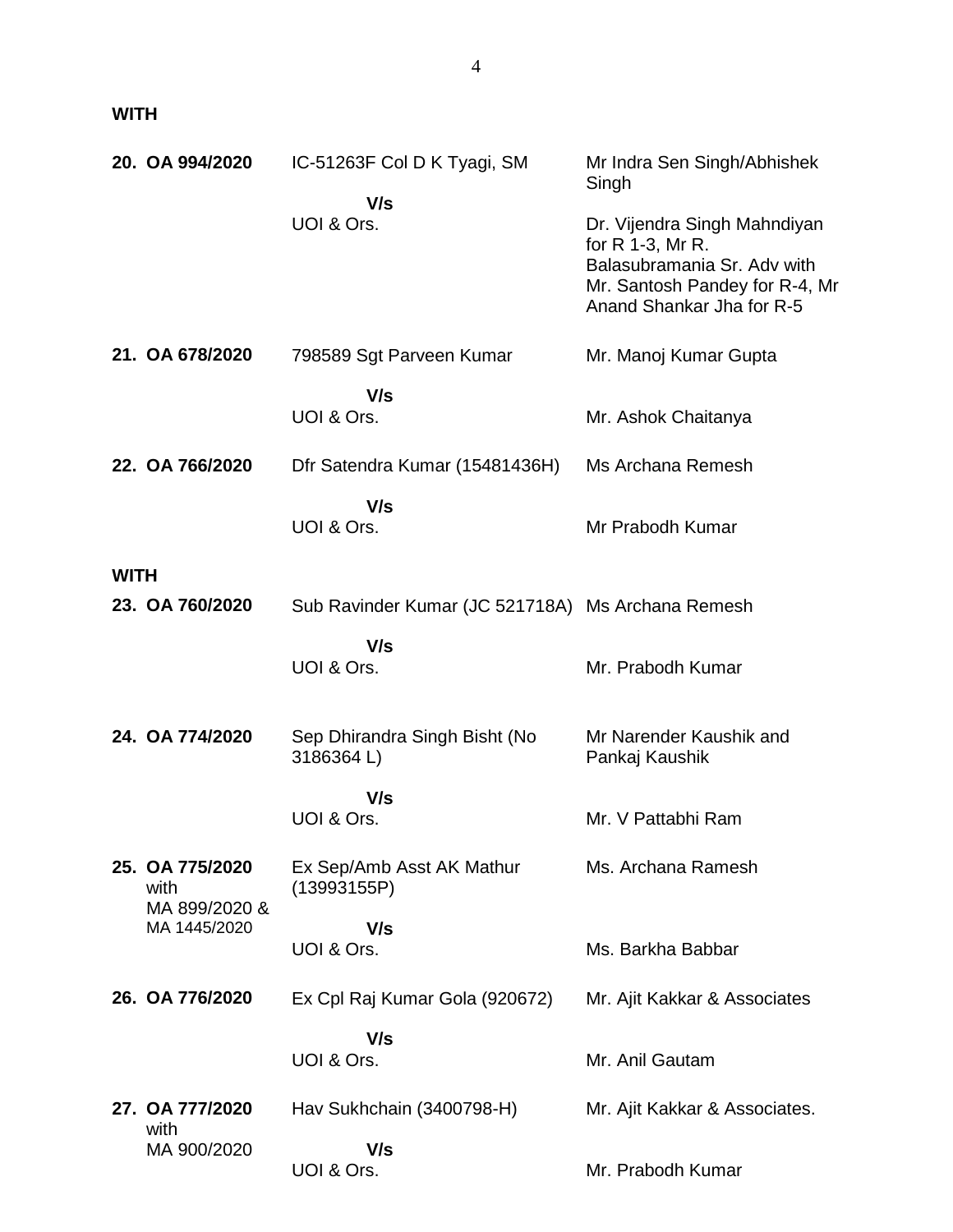| 28. OA 792/2020          | Air Vice Marshal Shirish<br>Puntambekar (Retd) (17286-R) | Mr. AK Aggarwal                                           |
|--------------------------|----------------------------------------------------------|-----------------------------------------------------------|
|                          | V/s<br>UOI & Ors.                                        | Mr. Karan Singh Bhati, Sr<br>CGSC for R 1-2, None for R-3 |
| 29. OA 814/2020          | Wg Cdr Shalini Upadhyay (28818-<br>H)<br>V/s             | Mr SS Pandey & Associates                                 |
|                          | UOI & Ors.                                               | Dr. Vijendra Singh Mahndiyan                              |
| 30. OA 921/2020          | IC 63169K Lt Col Joydeep Sarkar                          | Mr S M Dalal                                              |
|                          | V/s<br>UOI & Ors.                                        | Mr. Karan Singh Bhati                                     |
| <b>For Final Hearing</b> |                                                          |                                                           |

| 31. OA 463/2019 | IC-554047L Lt Col Ray Gautam<br>Prasad | Mr. Indra Sen Singh/Abhishek<br>Singh            |
|-----------------|----------------------------------------|--------------------------------------------------|
|                 | V/s                                    |                                                  |
|                 | UOI & Ors.                             | Mr. Harish V Shankar for R 1-3<br>& None for R-4 |

### **MATTERS SCHEDULED FOR 25 SEP 2020**

|     | S. No. Case No.                                           | <b>Parties Name</b>                                  | <b>Advocate for Petitioner /</b><br><b>Respondents</b> |
|-----|-----------------------------------------------------------|------------------------------------------------------|--------------------------------------------------------|
|     | <b>ADMISSION MATTERS</b>                                  |                                                      |                                                        |
|     | 32. OA (Appeal)<br>645/2020                               | IC-49054L Brig GS Cheema                             | Mr. Indra Sen Singh & Mr.<br>Abhishek Singh            |
|     |                                                           | V/s                                                  |                                                        |
|     |                                                           | UOI & Ors.                                           | Mr Anil Gautam                                         |
| 33. | OA 1202/2020                                              | Lt Col Arti Basu Roy (NR-20834N)                     | Ms Neela Gokhale                                       |
|     |                                                           | V/s                                                  |                                                        |
|     |                                                           | UOI & Ors.                                           | None                                                   |
| 34. | OA (Appeal)<br>1245/2020                                  | JC-691432X Ex Sub Maj Jagmal Singh Mr. Rajiv Manglik |                                                        |
|     | with                                                      | V/s                                                  |                                                        |
|     | MA 1435/2020 &<br>1436/2020<br>(OA 74/2013 RB<br>Kolkata) | UOI & Ors.                                           | Mr. Satya Ranjan Swain                                 |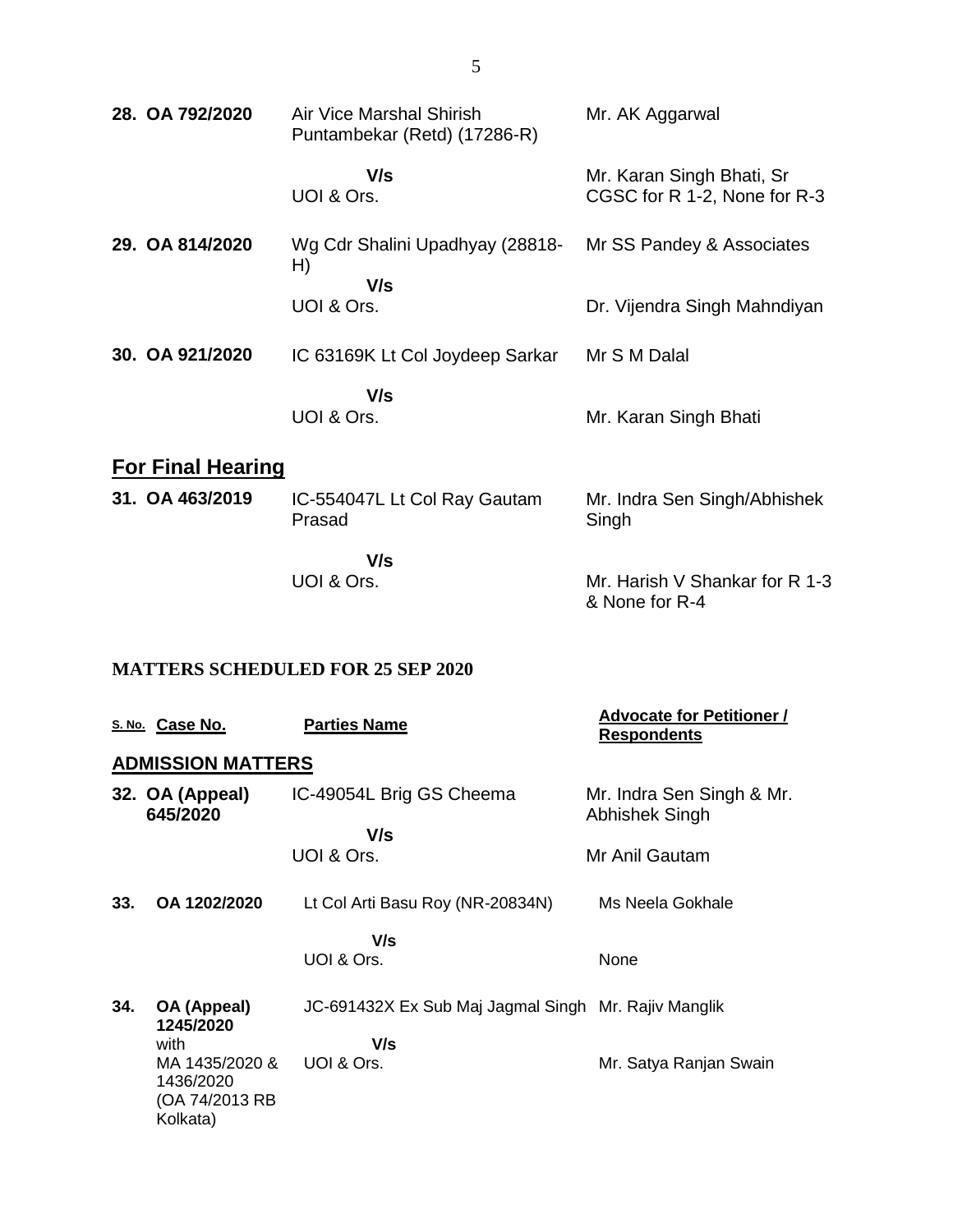| 35. OA 1250/2020<br>with | Smt. Nibedita Mallick & Ors. | Mr. Rajiv Manglik |
|--------------------------|------------------------------|-------------------|
| MA 1478/2020             | V/s<br>UOI & Ors.            | <b>None</b>       |
|                          |                              |                   |

6

#### **MA (EXECUTION)**

| 36. | MA 2527/2019 | Ex Rect Hukam (No 18020360 M) | Mr Ajit Kakkar         |
|-----|--------------|-------------------------------|------------------------|
|     | OA 160/2019  | V/s                           |                        |
|     |              | UOI & Ors                     | Mr. Satya Ranjan Swain |

**37. MA 941/2020** in OA 302/2019 Cdr SS Luthara (Retd) (41884-R)  **V/s** UOI & Ors Mr. Ankur Chhiber Dr. Vijendra Singh Mahndiyan

#### **MA (OTHERS)**

- **38. MA 1113/2020** in OA (Appeal) 294/2020 IC-39366N Maj Gen B Chakravarty (Retd.)  **V/s** UOI & Ors. Mr. Anil Srivastava & Associates Mr. Harish V Shankar
- **39. MA 1444/2020** in OA 1618/2019 Nk/DSC Nagendra Singh Rathor (No 2882644 X)  **V/s** UOI & Ors. Mr. U S Maurya Mr. Y P Singh & Associates
- **40. MA 1446/2020** in OA 392/2017 Sub Sunil Kumar Retd  **V/s** UOI & Ors. Ms. Archana Ramesh Mr. Karan Singh Bhati, Sr CGSC

#### **PLEADINGS NOT COMPLETE**

| 41. | OA 1064/2018 | SL-03994X Col Ashok Aghav                                   | Mr. I S Singh/I S Yadav                               |
|-----|--------------|-------------------------------------------------------------|-------------------------------------------------------|
|     |              | V/s<br>UOI & Ors.                                           | Dr Vijendra Singh Mahndiyan &<br>Mr SS Pandey for R-4 |
| 42. | OA 1406/2018 | Ex Sub Maj Ram Niwas (JC-834349-L) Mr Virender Singh Kadian |                                                       |

Mr Rajesh Kumar Das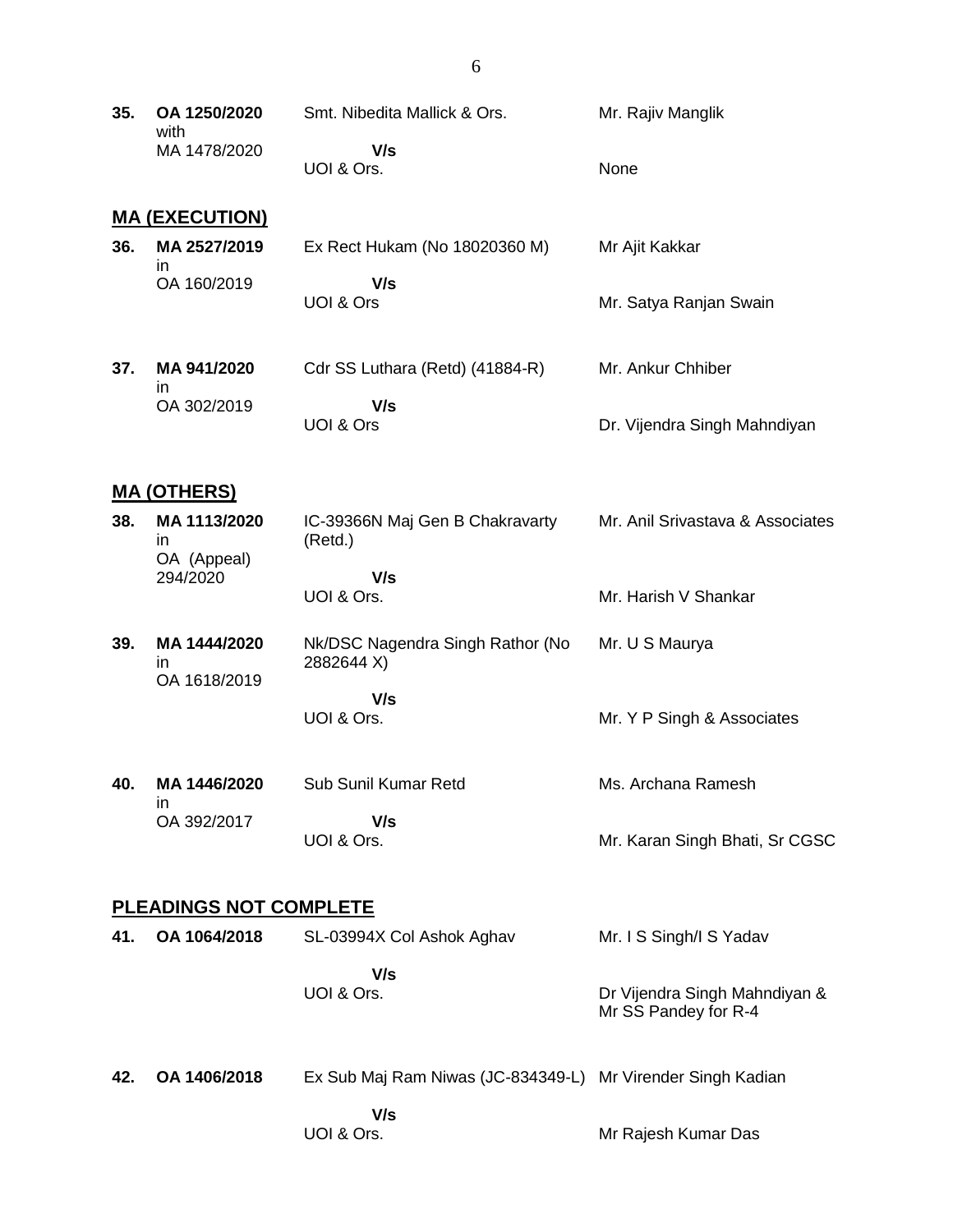**43. OA 641/2019** with MA 1228/2019 IC-18723Y Maj D M Pawar (Retd.)  **V/s** UOI & Ors. Ms. Archana Ramesh Mr. Harish V Shankar **44. OA 1626/2019** with MA 817/2020 No. 6921241-P Nk Ram Kumar  **V/s** UOI & Ors. Ms. Archana Ramesh Mr. Satya Ranjan Swain **45. OA 2151/2019** with MA 1462/2020 15125790M Hav (Opr) Rajkaran  **V/s** UOI & Ors. Mr VS Kadian Mr. V S Tomar **46. OA 142/2020** Sub (RT) Davendra Kumar Singh (JC-468674K)  **V/s** UOI & Ors. Mr Ajit Kakkar & Associates Mr. V Pattabhi Ram **47. OA (Appeal) 388/2020** with MA 788/2020 Ex Hav Bhupinder Singh Bhadwal (4275164-A)  **V/s** UOI & Ors. Mr. Ajit Kakkar & Associates Mr. Karan Singh Bhati, Sr. CGSC **48. OA 406/2020** No 778156F Sgt Arbind Kumar  **V/s** UOI & Ors. Mr Gyan Chandra Tripathi Dr. Vijendra Singh Mahndiyan R 1-4 **49. OA (Appeal) 948/2020** WG CDR Sandeep Kumar Kinha (25063 L) F(P)  **V/s** UOI & Ors. Mr Ajai Bhalla Mr. Karan Singh Bhati, Sr CGSC **50. OA 949/2020** Ex Nk /DSC Rajamani G (14582562 A) Mr US Maurya  **V/s** UOI & Ors. Mr Prabodh Kumar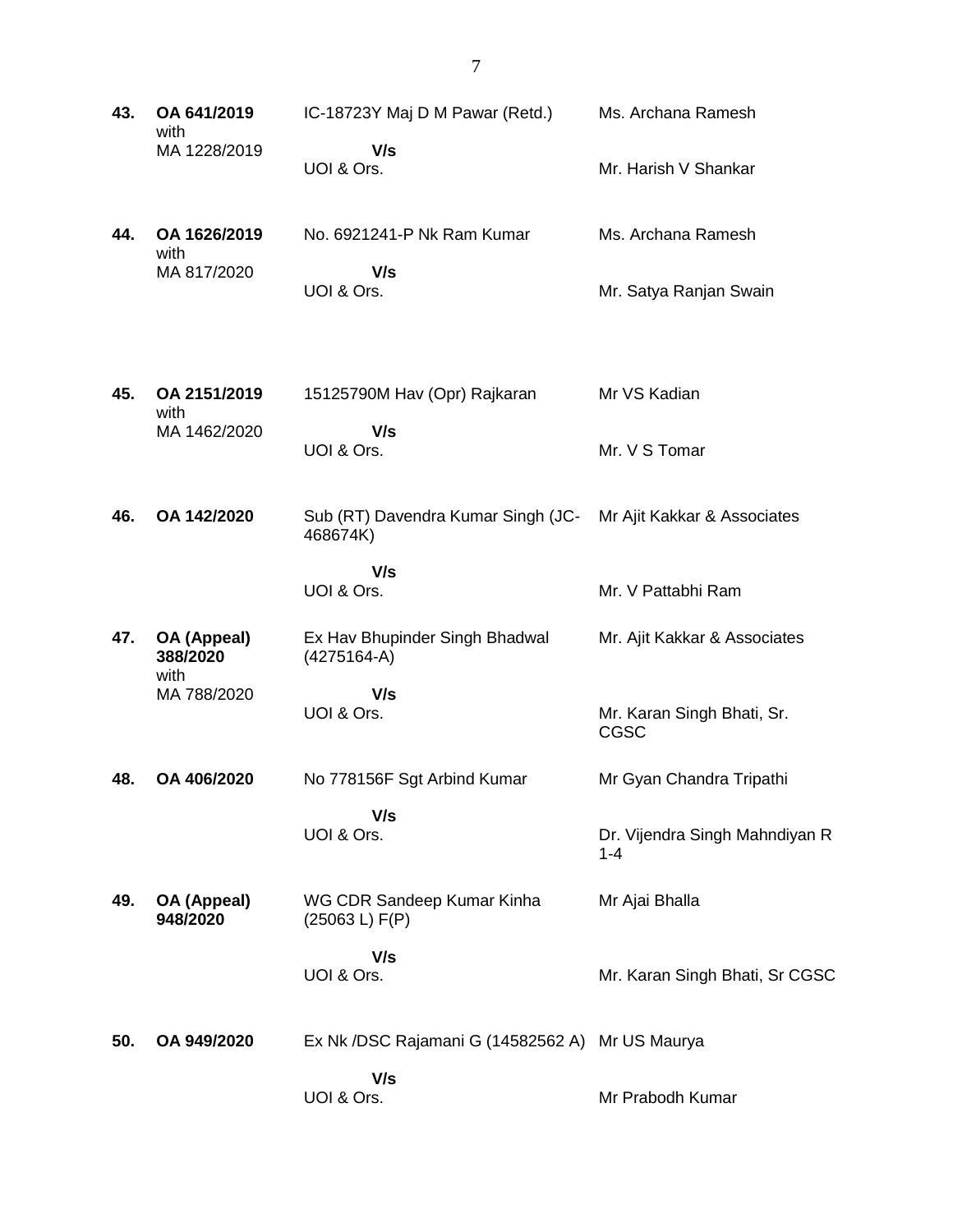| 51. | OA 959/2020                          | Ex Sep/DSC Rajendra Singh (No<br>4079054 Y)       | Mr US Maurya                              |
|-----|--------------------------------------|---------------------------------------------------|-------------------------------------------|
|     |                                      | V/s<br>UOI & Ors.                                 | Mr. K K Tyagi                             |
| 52. | OA (Appeal)<br>964/2020<br>with      | No. 8430870X Ex Hav (Clk) Ajaya<br><b>Kumar N</b> | Mr. Vinay Pandey                          |
|     | MA 1075/2020                         | V/s<br>UOI & Ors.                                 | Mr. Waize Ali Noor                        |
| 53. | OA 965/2020<br>with                  | Nb Sub Devendra Datt (JC 812167 X)                | Ms Archana Ramesh                         |
|     | MA 1076/2020                         | V/s<br>UOI & Ors.                                 | Mr. Harish V Shankar                      |
| 54. | OA (Appeal)                          | Hav Sahirul Haque (No 17004139 N)                 | Mr Ajit Kakkar & Alpana Yadav             |
|     | 1157/2020                            | V/s<br>UOI & Ors.                                 | Mr. V S Tomar                             |
| 55. | OA 1175/2020<br>with<br>MA 1441/2020 | Col JPS Bakshi IC-57454M<br>V/s                   | Mr Indra Sen Singh & Mr<br>Abhishek Singh |
|     |                                      | UOI & Ors.                                        | Mr. Anil Gautam for R-1 to R-5            |

### **PLEADINGS COMPLETE**

## **DATES WILL BE GIVEN BY THE TRIBUNAL OFFICER - ORDERS WILL BE UPLOADED ON THE WEBSITE**

| 56. | OA 1098/2018 | IC-40721M Maj Gen Prithi Singh                       | Mr. Indra Sen Singh/Abhishek<br>Singh |
|-----|--------------|------------------------------------------------------|---------------------------------------|
|     |              | V/s<br>UOI & Ors.                                    | Mr. Karan Singh Bhati, Sr.<br>CGSC    |
| 57. | OA 729/2019  | Sub Devender Singh (Retd) (JC<br>471327W)            | Mr SS Pandey & Associates             |
|     |              | V/s<br>UOI & Ors.                                    | Mr Avdhesh Kumar Singh                |
| 58. | OA 941/2019  | Naib Subedar Sambhaji Nayaku Patil<br>$(JC-353485N)$ | Ms Archana Ramesh                     |
|     |              | V/s<br>UOI & Ors.                                    | Mr JS Rawat                           |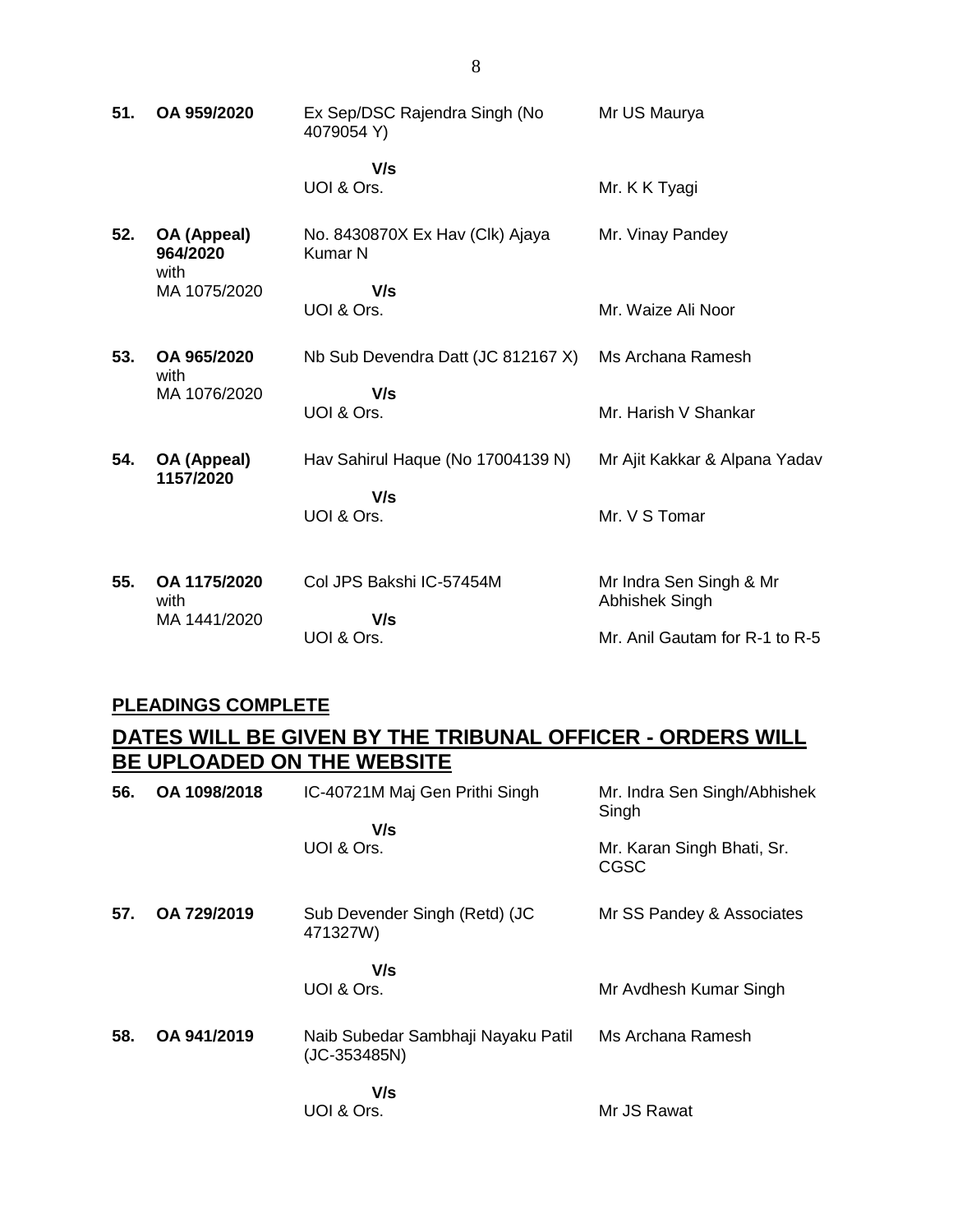| 59. | OA 1965/2019                 | MR-05644K Brig Surajit Basu<br>V/s | Mr. Indra Sen Singh/Abhishek<br>Singh                                     |
|-----|------------------------------|------------------------------------|---------------------------------------------------------------------------|
|     |                              | UOI & Ors.                         | Mr. Karan Singh Bhati, Sr.<br>CGSC for R 1-4, Mr. Dinkar<br>Adeeb for R-5 |
| 60. | TA 1/2020<br>(TA 7/2012)     | JC-270040H Ex Nb Sub Neki Ram      | Mr. V S Kadian                                                            |
|     | (RB, Jaipur)<br>WPC 218/2009 | V/s<br>UOI & Ors.                  | Mr. Karan Singh Bhati, Sr.<br><b>CGSC</b>                                 |
| 61. | OA 45/2020                   | Sqn Ldr Supriya GD (31069-H)       | Mr. Pushpendra Kumar Dhaka                                                |
|     |                              | V/s<br>UOI & Ors.                  | Mr. Harish V Shankar                                                      |
| 62. | OA 232/2020                  | Gp Capt Sanjiv Dubey (18309-T)     | Mr. Ajit Kakkar & Associates                                              |
|     |                              | V/s<br>UOI & Ors.                  | Mr Anil Gautam                                                            |

### **HON'BLE THE CHAIRPERSON WILL SIT SINGLY IMMEDIATELY AFTER THE BOARD OF DB IS DISCHARGED**

|    | S. No. Case No.                | <b>Parties Name</b>                                    | <b>Advocate for Petitioner /</b><br><b>Respondents</b> |
|----|--------------------------------|--------------------------------------------------------|--------------------------------------------------------|
|    | <b>For Orders</b>              |                                                        |                                                        |
| 1. | AT 26/2020<br>in               | UOI & Ors                                              | Dr. Vijendra Singh Mahndiyan                           |
|    | OA 3/2020 (RB,<br>Mumbai)      | V/s<br>Hav (GD) Deenesh (8034271-F)                    | None                                                   |
| 2. | MA 1344/2020<br>in<br>OA Diary | Ex Nb/Sub Bandaru Suri Babu (JC-<br>310037 N)          | Mr. Praveen Kumar                                      |
|    | No.2728/2020                   | V/s                                                    |                                                        |
|    |                                | UOI & Ors.                                             | None                                                   |
| 3. | MA 1345/2020<br>in             | Ex NK(DSC) Hari Kumar Singha<br>$(13614460-K)$         | Mr Ved Prakash                                         |
|    | OA Diary<br>No.3454/2020       | V/s                                                    |                                                        |
|    |                                | UOI & Ors.                                             | None                                                   |
| 4. | MA 1439/2020<br>in             | Sep/MT Nirmal Dolai (No 14843211 N) Mr Veerendra Mohan |                                                        |
|    | OA Diary                       | V/s                                                    |                                                        |
|    | No.3137/2020                   | UOI & Ors.                                             | None                                                   |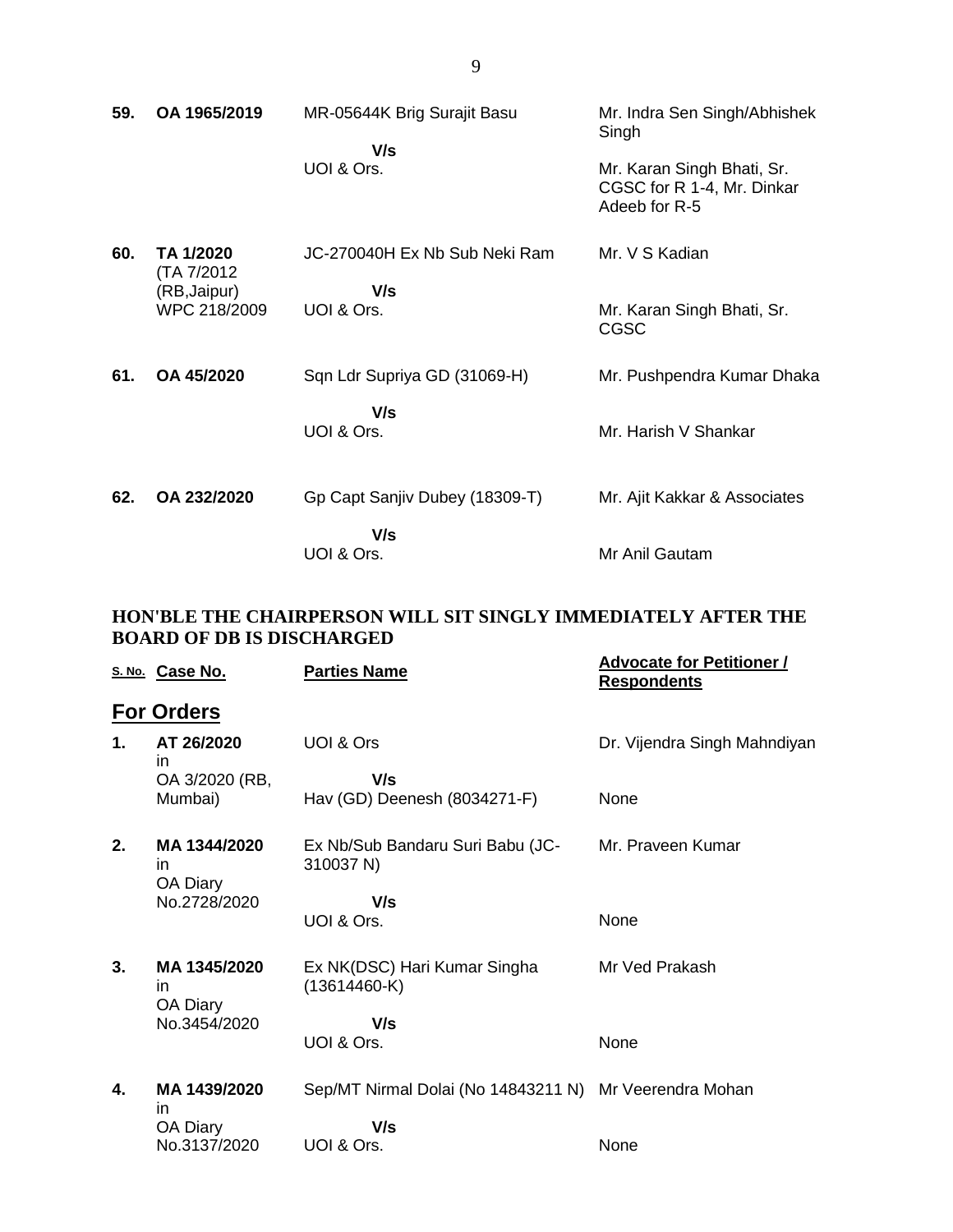**5. MA 1440/2020** in OA 1067/2019 No. 14298096-W Hav Chanderjit Prasad  **V/s** UOI & Ors. Mr. Indra Sen Singh/Abhishek Singh Dr. Vijendra Singh Mahndiyan **6. MA 1448/2020** in OA Diary 3141/2020 Ex Nk Jitendra Kumar (No 2691897 K)  **V/s** UOI & Ors. Mr Praveen Kumar None **7. MA 1449/2020** in OA Diary No 2822/2020 Smt. S Annapoorani W/o Late Ex MWO R Santhanam(272421 R)  **V/s** UOI & Ors. Mr. Ajit Kakkar None **8. MA 1450/2020** in OA Diary No 1586/2020 4264161M Ex Hav Clk (SD) Uma Kant Sahoo  **V/s** UOI & Ors. Mr. Virender Singh Kadian None **9. MA 1451/2020** in OA Diary No 2962/2020 Sepoy Jitendra Singh (14942304 L)  **V/s** UOI & Ors. Ms Archana Ramesh None **10. MA 1452/2020** in OA Diary No 3336/2020 Ex LAC Syed Aslam Basha (950075 N) Mr Ajit Kakkar & Associates  **V/s** UOI & Ors. None **11. MA 1453/2020** in OA Diary No 3505/2020 Ex HAV Tatkare Shrikrishna Ramchandra (15681613F)  **V/s** UOI & Ors. Mr Ajit Kakkar & Associates None **12. MA 1454/2020** in OA Diary No 3506/2020 Ex HAV Govind Pethe (15773000F)  **V/s** UOI & Ors. Mr Ajit Kakkar & Associates None **13. MA 1455/2020** in OA Diary No 3123/2020 Major Pradeep khare(Retd) IC 38230X Ms Archana Ramesh  **V/s** UOI & Ors. None **14. MA 1456/2020** in OA Diary No 3119/2020 HAV Shitole Samadhan Uttam (No 14680853W)  **V/s** UOI & Ors. Mr Ajit Kakkar **None**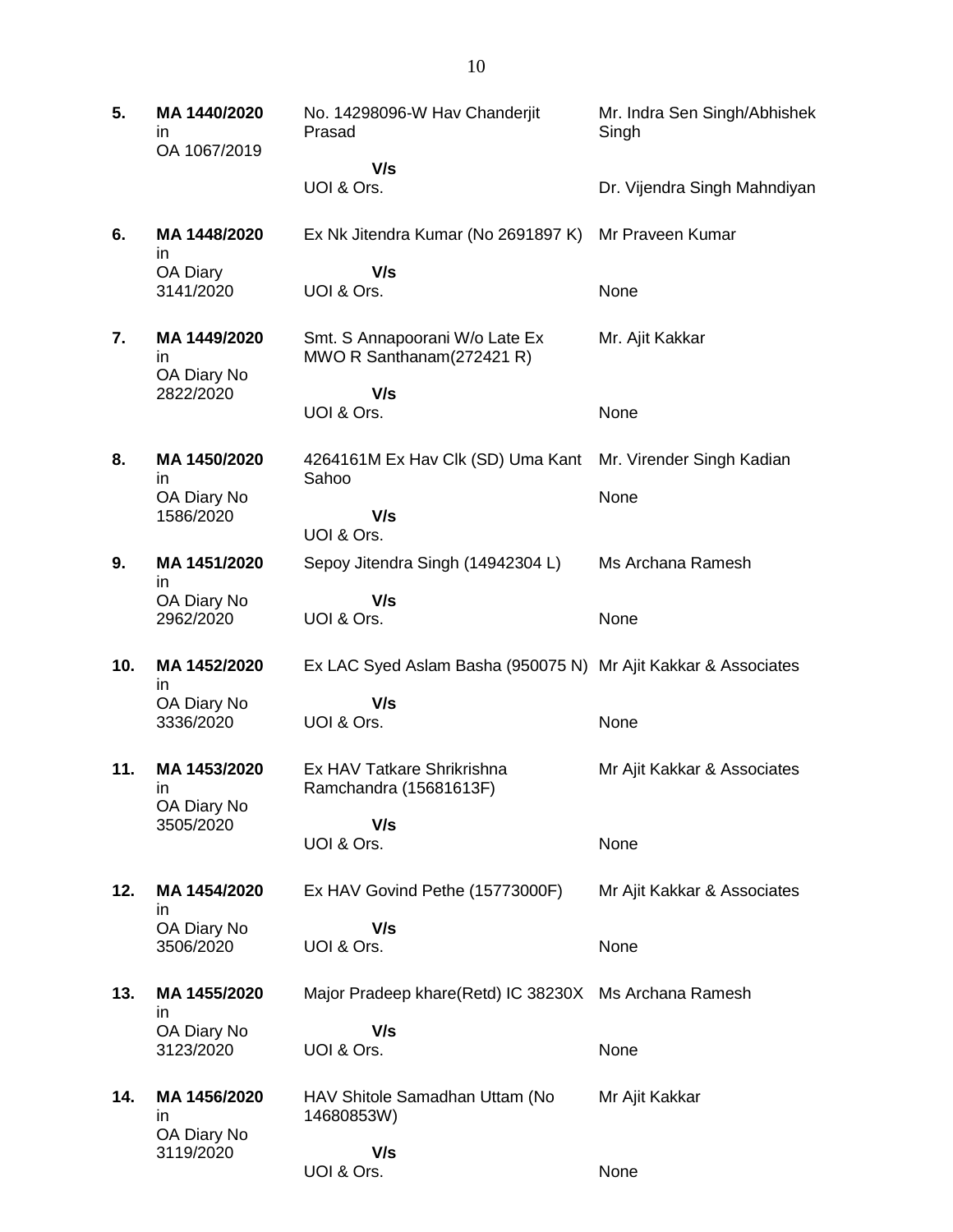**15. MA 1457/2020** in OA Diary No 3504/2020 Ex SPR Nirmal Singh (15583747K)  **V/s** UOI & Ors. Mr Ajit Kakkar & Associates None **16. MA 1458/2020** in OA 2825/2020 Ex-L/NK(CLK/SD) Deepak Mahavir Limbikai (No. 15184002P)  **V/s** UOI & Ors. Mr. Indra Sen Singh/Abhishek **Singh** None **17. MA 1459/2020** in OA Diary No 1309/2020 Ex Nb Sub Jarnail Singh (JC 522790 H)  **V/s** UOI & Ors. Mr Ajit Kakkar, Madhri Koli & Alpana Yadav None **18. MA 1460/2020** in OA Diary No 3378/2020 Sq Ldr Nadia Baba N (Retd) (30328 R) Mr Ajit Kakkar  **V/s** UOI & Ors. None **19. MA 1461/2020** in OA Diary No 3199/2020 Ex Rect Kalotara Bharat Mera Bhai (4294099 A)  **V/s** UOI & Ors. Mr Ajit Kakkar **None 20. MA 1463/2020** in OA Diary No 3181/2020 Ex-JWO(AUP) Sanjay Kumar Sharma (726766 H)  **V/s** UOI & Ors. Mr Praveen Kumar None **21. MA 1464/2020** in OA Diary No 3105/2020 HAV Imamuddin (No 2697361K)  **V/s** UOI & Ors. Mr Mohan Kumar & Associates None **22. MA 1465/2020** in OA Diary No 2977/2020 Ex Sigmn Ram Rattan Sharma(No. 13859036)  **V/s** UOI & Ors. Mr Mohan Kumar & Associates None **23. MA 1466/2020** in OA 3285/2020 Col Vikram Chauhan (IC-53144K)  **V/s** UOI & Ors. Mr Indra Sen Singh & Mr Abhishek Singh None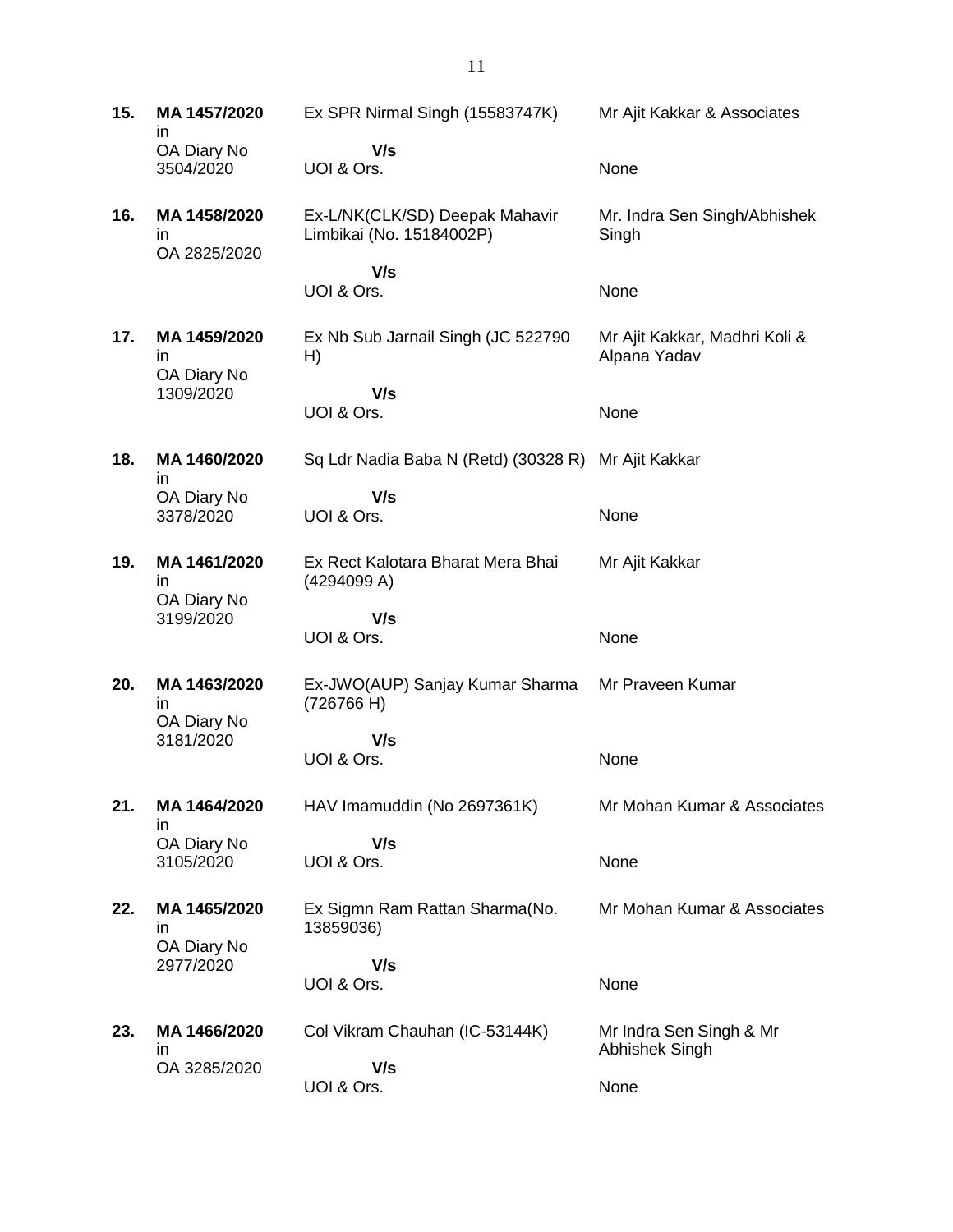| 24. | MA 1475/2020<br>in.<br>OA Diary         | Ex JWO Sankaran Kuttan N Potty<br>(676541 K) | Mr Praveen Kumar               |
|-----|-----------------------------------------|----------------------------------------------|--------------------------------|
|     | No.3291/2020                            | V/s<br>UOI & Ors.                            | None                           |
| 25. | MA 1476/2020<br>ın<br>OA (Appeal) Diary | Ex Maj Khem Chand (SL-4887H)<br>(CONVICTED)  | Mr. Lalit Kumar & Abhishek Ray |
|     | No.3400/2020                            | V/s                                          |                                |
|     |                                         | UOI & Ors.                                   | None                           |
| 26. | MA 1477/2020<br>in.                     | Ex Sep Shadi Ram (1146331)                   | Mr. Trivedi & Associates       |
|     | OA Diary                                | V/s                                          |                                |
|     | No.3879/2020                            | UOI & Ors.                                   | None                           |
| 27. | MA 1479/2020<br>in.<br>OA Diary         | Ex Sep Bahader Singh (NO. 1554663-<br>X)     | Mr Ved Prakash                 |
|     | No.3108/2020                            | V/s                                          |                                |
|     |                                         | UOI & Ors.                                   | None                           |

### **THIS BENCH WILL NOT ASSEMBLE TODAY**

#### **CORAM:**

### **HON'BLE THE CHAIRPERSON HON'BLE AIR MARSHAL B.B.P. SINHA**

### **MATTERS SCHEDULED FOR 14 SEP 2020**

| <u>S.</u><br>No. | Case No.                            | <b>Parties Name</b>                                       | <b>Advocate for Petitioner /</b><br><b>Respondents</b> |
|------------------|-------------------------------------|-----------------------------------------------------------|--------------------------------------------------------|
|                  | <b>ADMISSION MATTERS</b>            |                                                           |                                                        |
| 1.               | OA 914/2020<br>with<br>MA 1033/2020 | Ex Hav (Hony Nb Sub) Dinesh<br>Chandra Dixit (14675755-M) | Mr. Ved Prakash                                        |
|                  | (Part Heard)                        | V/s                                                       |                                                        |
|                  |                                     | UOI & Ors.                                                | Ms. Barkha Babbar                                      |
|                  | <b>PLEADINGS NOT COMPLETE</b>       |                                                           |                                                        |
| $2_{-}$          | OA 96/2020                          | IC-43306W Brig Jagdeep Singh                              | Mr. Rajiv Manglik                                      |
|                  |                                     | V/s                                                       |                                                        |
|                  |                                     | UOI & Ors.                                                | Mr. Harish V Shankar                                   |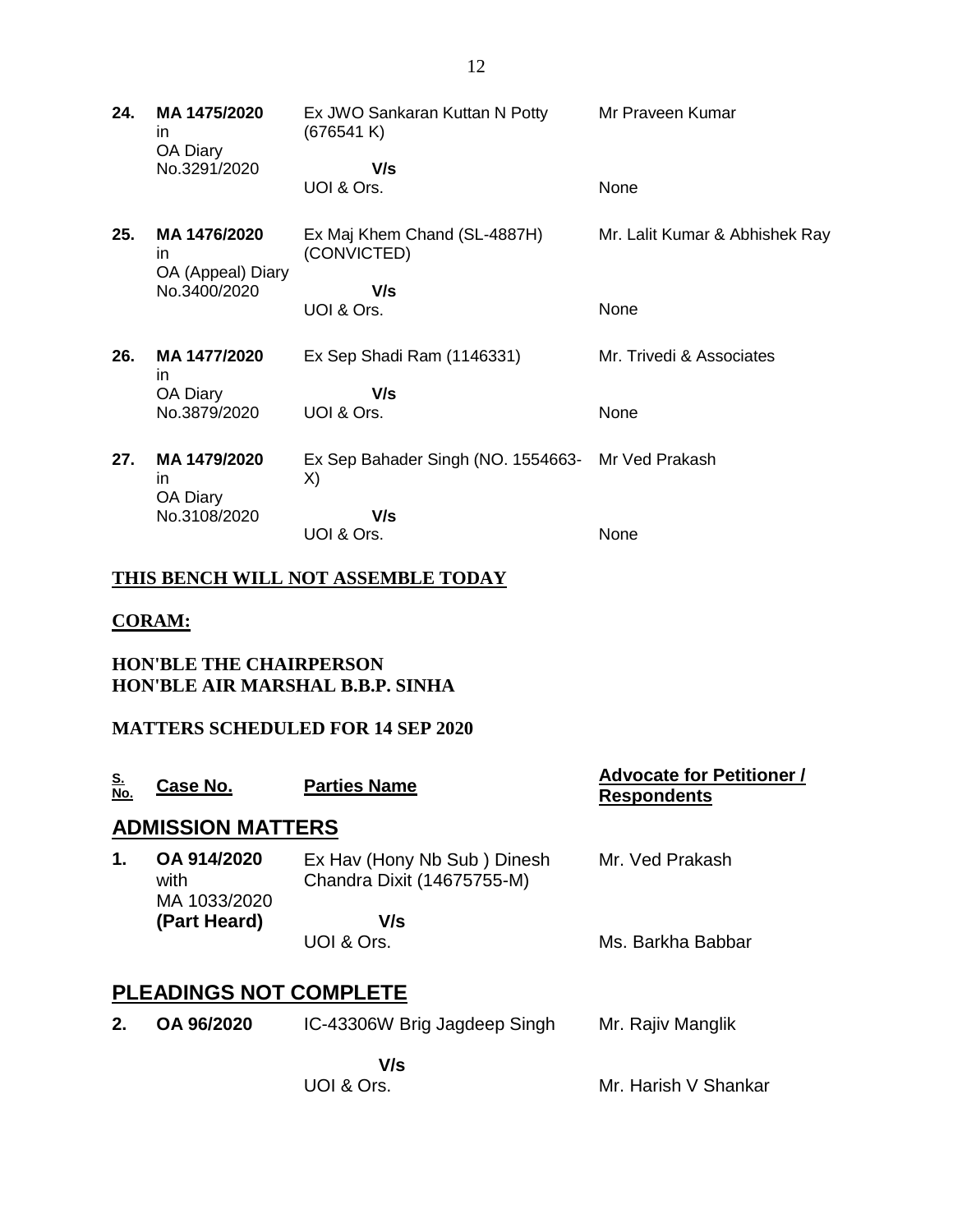# **ARMED FORCES TRIBUNAL, PRINCIPAL BENCH, NEW DELHI LIST OF BUSINESS**

**Date: 25-09-2020**

**Timing: 10:30 AM to 01.00 PM & 02.00 PM to 04.30 PM**

## **COURT No. 2 (Ground Floor)**

## **THISBENCH WILL NOT ASSEMBLE TODAY**

#### **CORAM:**

### **HON'BLE MS. JUSTICE SUNITA GUPTA HON'BLE AIR MARSHAL B.B.P. SINHA**

### **MATTERS SCHEDULED FOR 14 SEP 2020**

| <u>S.</u><br>No. | <b>Case No.</b>                     | <b>Parties Name</b>                                                        | <b>Advocate for Petitioner /</b><br><b>Respondents</b> |
|------------------|-------------------------------------|----------------------------------------------------------------------------|--------------------------------------------------------|
|                  | <b>MA (EXECUTION)</b>               |                                                                            |                                                        |
| 1.               | MA 534/2019<br>in.                  | Hav L Suresh (No.15321134X)                                                | Ms. Archana Ramesh                                     |
|                  | OA 1706/2017                        | V/s                                                                        |                                                        |
|                  |                                     | UOI & Ors                                                                  | Mr. K K Tyagi                                          |
| 2.               | MA 1371/2019<br>in.<br>OA 1293/2018 | No. 775696-N Ex JWO Pankaj<br>Shukla                                       | Mr. Ved Prakash                                        |
|                  |                                     | V/s                                                                        |                                                        |
|                  |                                     | UOI & Ors.                                                                 | Ms. Jyotsna Kaushik                                    |
| 3.               | MA 1788/2019<br>in.<br>OA 117/2018  | Ex Hony Nb Sub Hanuta Ram Nain Mr. AK Trivedi & Associates<br>(No 6889990) |                                                        |
|                  |                                     | V/s                                                                        |                                                        |
|                  |                                     | UOI & Ors                                                                  | Mr. Ashok Chaitanya                                    |
| 4.               | MA 2079/2019                        | No. 14350264-M Ex Hav (Hony Nb Mr. Virender Singh Kadian                   |                                                        |
|                  | in<br>OA 1931/2018                  | Sub) Ram Babu Sharma                                                       |                                                        |
|                  |                                     | V/s                                                                        |                                                        |
|                  |                                     | UOI & Ors.                                                                 | Mr. Prabodh Kumar                                      |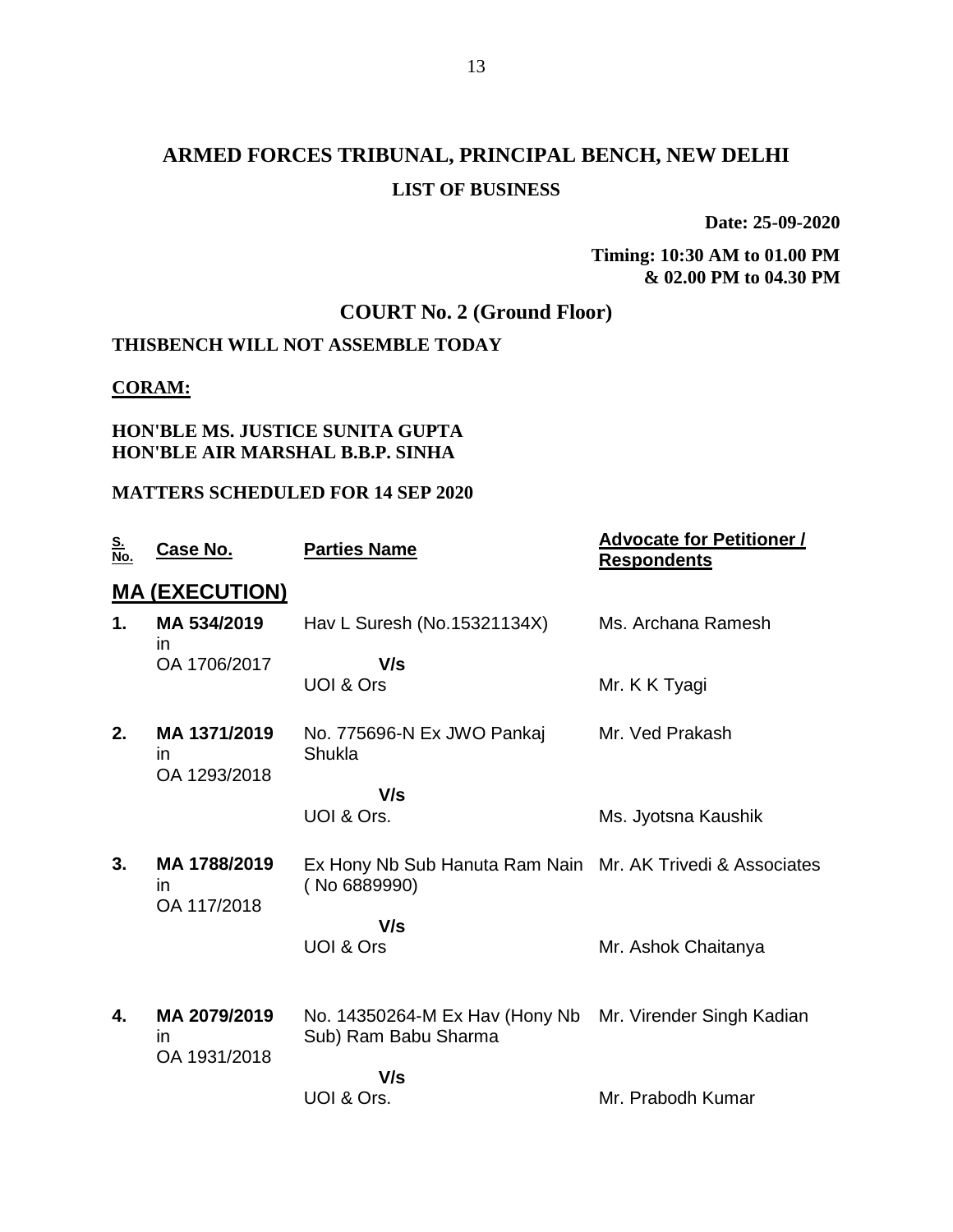# **RAs**

| 5.  | RA 27/2019<br>with<br>MA 1735/2019<br>$\mathsf{I}$ | IC-40777Y Maj Gen M S Jaswal<br>V/s<br>UOI & Ors.         | Mr. Pankaj Shrivaastava &<br><b>Anand Kumar</b> |
|-----|----------------------------------------------------|-----------------------------------------------------------|-------------------------------------------------|
|     | OA (Appeal)<br>1631/2018                           |                                                           | Mr. Anil Gautam                                 |
| 6.  | RA 28/2019<br>with<br>MA 1736/2019                 | IC-40777Y Maj Gen M S Jaswal<br>V/s                       | Mr. Pankaj Shrivaastava &<br><b>Anand Kumar</b> |
|     | in OA (Appeal)<br>191/2019                         | UOI & Ors.                                                | Mr. Anil Gautam                                 |
| 7.  | RA 30/2019<br>with<br>MA 1766/2019                 | Col Sanjeev Kumar Chhikara (No<br>IC-42875X)              | Mr. Pankaj Shrivastava &<br><b>Anand Kumar</b>  |
|     | in.<br>OA (Appeal)<br>155/2019                     | V/s<br>UOI & Ors                                          | Mr. Anil Gautam                                 |
|     | <b>PLEADINGS NOT COMPLETE</b>                      |                                                           |                                                 |
| 8.  | OA 76/2019                                         | Ex Hav Satya Pal (No 13957319 P) Mr Virender Singh Kadian |                                                 |
|     |                                                    | V/s<br>UOI & Ors.                                         | Mr. Rajesh Kumar Das                            |
| 9.  | OA 450/2019                                        | Brig ST Rangarajan (Retd) (IC<br>24672L)                  | Mr Balaji Subramanian &<br>Ishani Banerjee      |
|     |                                                    | V/s<br>UOI & Ors.                                         | Mr. Karan Singh Bhati, Sr.<br><b>CGSC</b>       |
| 10. | OA 919/2019<br>with<br>MA 1565/2019,               | Smt Saberi Sen W/o Ex Cpl<br>Saktimoy Sen (No 200820)     | Mr Charan Singh & Rajkumar                      |
|     | 2953/2019 &<br>2954/2019                           | V/s<br>UOI & Ors.                                         | Mr. Anil Gautam for R 1-3,<br>None for R-4      |
| 11. | OA 920/2019<br>with<br>MA 1566/2019                | Ex JWO Induchoodan CV (No<br>746663F)                     | Mr. Ved Prakash                                 |
|     |                                                    | V/s<br>UOI & Ors.                                         | Mr. Harish V Shankar                            |
| 12. | OA 1079/2019<br>with<br>MA 1752/2019               | Ex Sigmn Chandra Shekhar Singh<br>(No 6463376 P)          | Mr Virender Singh Kadian                        |
|     |                                                    | V/s<br>UOI & Ors.                                         | Mr. Shyam Narayan                               |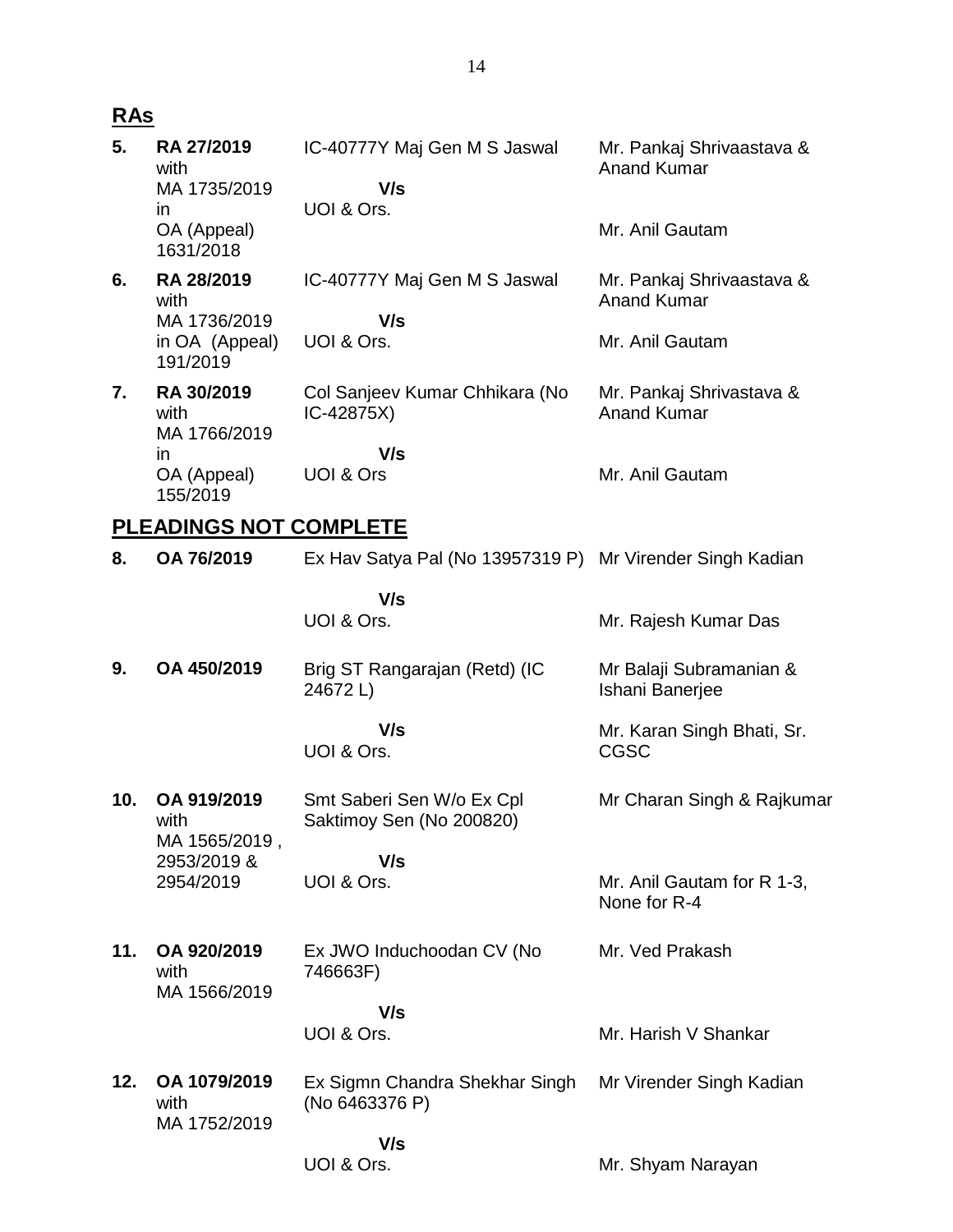| 13. OA 1182/2019 | Sub Upender Kumar (Retd) |
|------------------|--------------------------|
| with             | (JC_471106K)             |
| MA 1925/2019     | V/s                      |
|                  | UOI & Ors.               |

Mr. Pramod K Singh & Mr. KP Singh

Mr. D K Sabat

# **PLEADINGS COMPLETE**

### **DATES WILL BE GIVEN BY THE TRIBUNAL OFFICER - ORDERS WILL BE UPLOADED ON THE WEBSITE**

| 14. | TA 158/2010<br><b>Writ Petition</b><br>(Civil) No. | Commander Chandrashekhar<br>Singh<br>V/s                                | Mr DJ Singh                         |
|-----|----------------------------------------------------|-------------------------------------------------------------------------|-------------------------------------|
|     | 995/2005                                           | UOI & Ors.                                                              | Mr Anil Gautam                      |
| 15. | TA 356/2010<br>WP(C)<br>6926/2004                  | Ex LAC Rajesh Kumar Sharma<br>V/s                                       | Mr Balbir Singh Saini & SK<br>Tyagi |
|     |                                                    | UOI & Ors.                                                              | Mr VS Tomar                         |
| 16. | OA 1009/2015<br>with                               | Maj Indra Chand (Retd)                                                  | Mr. V S Kadian                      |
|     | MA 969/2015                                        | V/s<br>UOI & Ors.                                                       | Ms Barkha Babbar                    |
| 17. | OA 1098/2015                                       | Ex Nk Karam Singh                                                       | Mr Naresh Ghai & Mr VS<br>Kadian    |
|     |                                                    | V/s<br>UOI & Ors.                                                       | Mr Avdhesh Kumar                    |
| 18. | OA 623/2016                                        | Col Harsh Vardhan Sharma (Retd)                                         | Mr.I S Singh & Abhishek<br>Singh    |
|     |                                                    | V/s<br>UOI & Ors.                                                       | Mr. Arvind Patel                    |
| 19. | OA 1595/2017                                       | No. 773114-T Ex Sgt Praveen<br>Senwal<br>V/s                            | Mr. Praveen Kumar                   |
|     |                                                    | UOI & Ors.                                                              | Mr. Ashok Chaitanya                 |
| 20. | OA 1921/2017<br>with<br>MA 956/2020                | Lt Col Jeevan Singh Basera (Retd)<br>(SL 4012M) through LR Kirti Basera | Mr. Ajit Kakkar                     |
|     |                                                    | V/s<br>UOI & Ors.                                                       | Mr. J S Yadav                       |
| 21  | OA 1369/2018<br>with                               | No. 763052-B Ex Sgt Aabid Jamal<br>Anwar                                | Mr. Ajai Kumar                      |
|     | MA 1356/2018                                       | V/s<br>UOI & Ors.                                                       | Mr. Prabodh Kumar                   |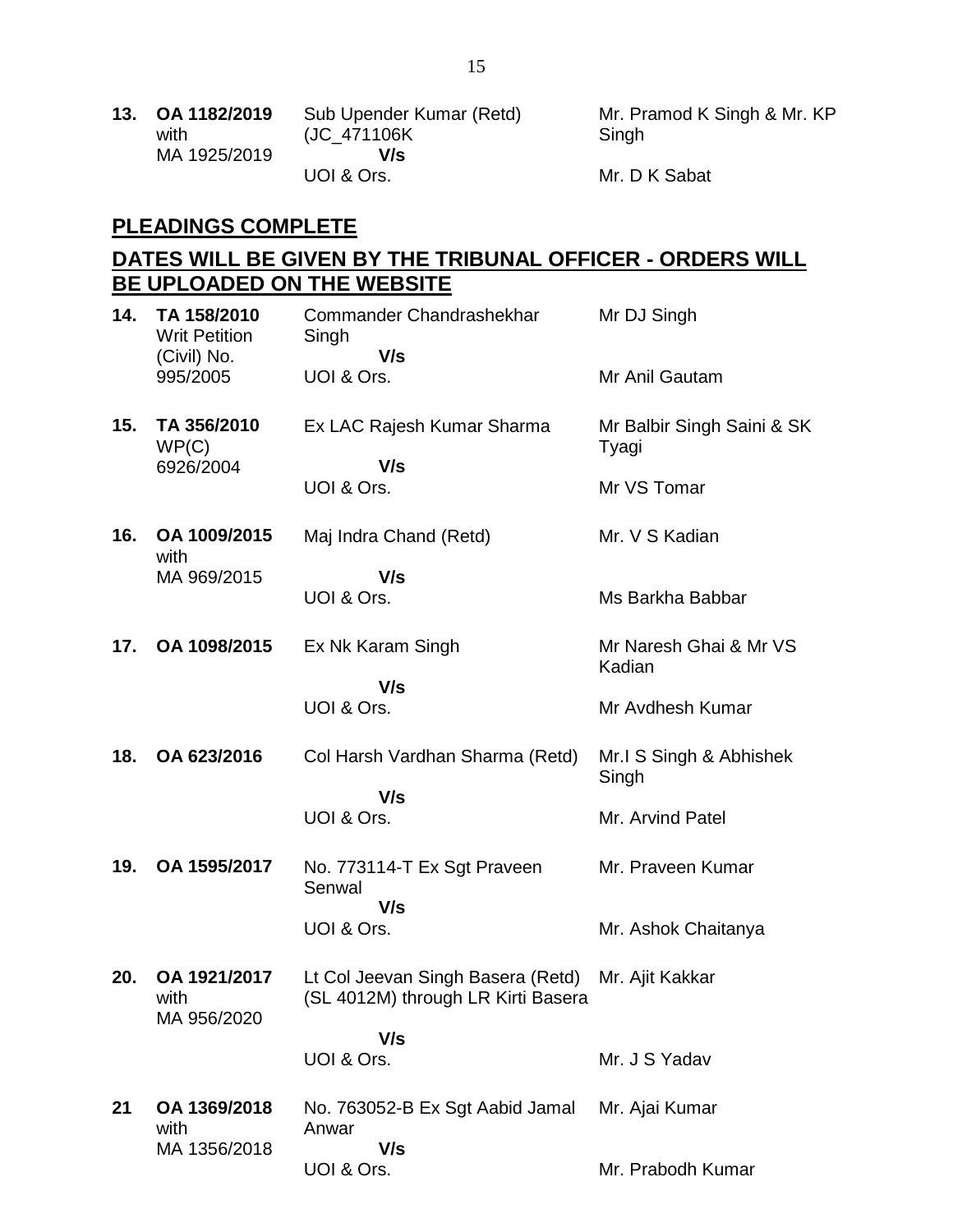| 22. | OA 239/2019<br>with<br>MA 697/2019   | Ex AA-3 Anil Kumar K (NO<br>180456B)<br>V/s         | Mr. Ved Prakash             |
|-----|--------------------------------------|-----------------------------------------------------|-----------------------------|
|     |                                      | UOI & Ors.                                          | Mr. Shyam Narayan           |
| 23. | OA 399/2019<br>with<br>MA 950/2019   | No. 3170457-W Ex Hav (Hony Nb<br>Sub) Vazir Singh   | Mr. Virender Singh Kadian   |
|     |                                      | V/s<br>UOI & Ors.                                   | Ms. Suman Chauhan           |
| 24. | OA 558/2019<br>with                  | Ex Sub Asok M (JC-763698H)                          | Mr. OS Punia                |
|     | MA 1169/2020                         | V/s<br>UOI & Ors.                                   | Mr V Pattabhi Ram           |
| 25. | OA 689/2019<br>with<br>MA 1286/2019  | Cdr Piyush Pande (Retd) (No<br>50734 B)             | Mr Ajay Yadav               |
|     |                                      | V/s<br>UOI & Ors.                                   | Mr. Arvind Patel            |
| 26. | OA 788/2019                          | IC-48232W Col Aseem Tandon<br>(Retd)                | Ms Neela Gokhale            |
|     |                                      | V/s<br>UOI & Ors.                                   | Mr. K K Tyagi               |
| 27. | OA 922/2019<br>with                  | Ex Capt Ajit Kumar (IC 53252 N)                     | Mr SS Pandey & Associates   |
|     | MA 1568/2019                         | V/s<br>UOI & Ors.                                   | Mr. Neeraj, Sr. CGSC        |
| 28. | OA 1048/2019<br>with                 | No. 3188525-F Ex Sep Arvind<br>Kumar                | Mr. J P Sharma & Associates |
|     | MA 1724/2019                         | V/s<br>UOI & Ors.                                   | Mr. V S Tomar               |
| 29. | OA 1063/2019                         | No 14259754M Ex Nk Sonkamble<br><b>Sharad Popat</b> | Mr. VS Kadian               |
|     |                                      | V/s                                                 |                             |
|     |                                      | UOI & Ors.                                          | Mr. Waize Ali Noor          |
| 30. | OA 1142/2019<br>with<br>MA 1858/2019 | Ex Sep Saroj Kumar Yadav (No<br>10213271 X)         | Mr Ved Prakash              |
|     |                                      | V/s                                                 |                             |
|     |                                      | UOI & Ors.                                          | Mr. K K Tyagi               |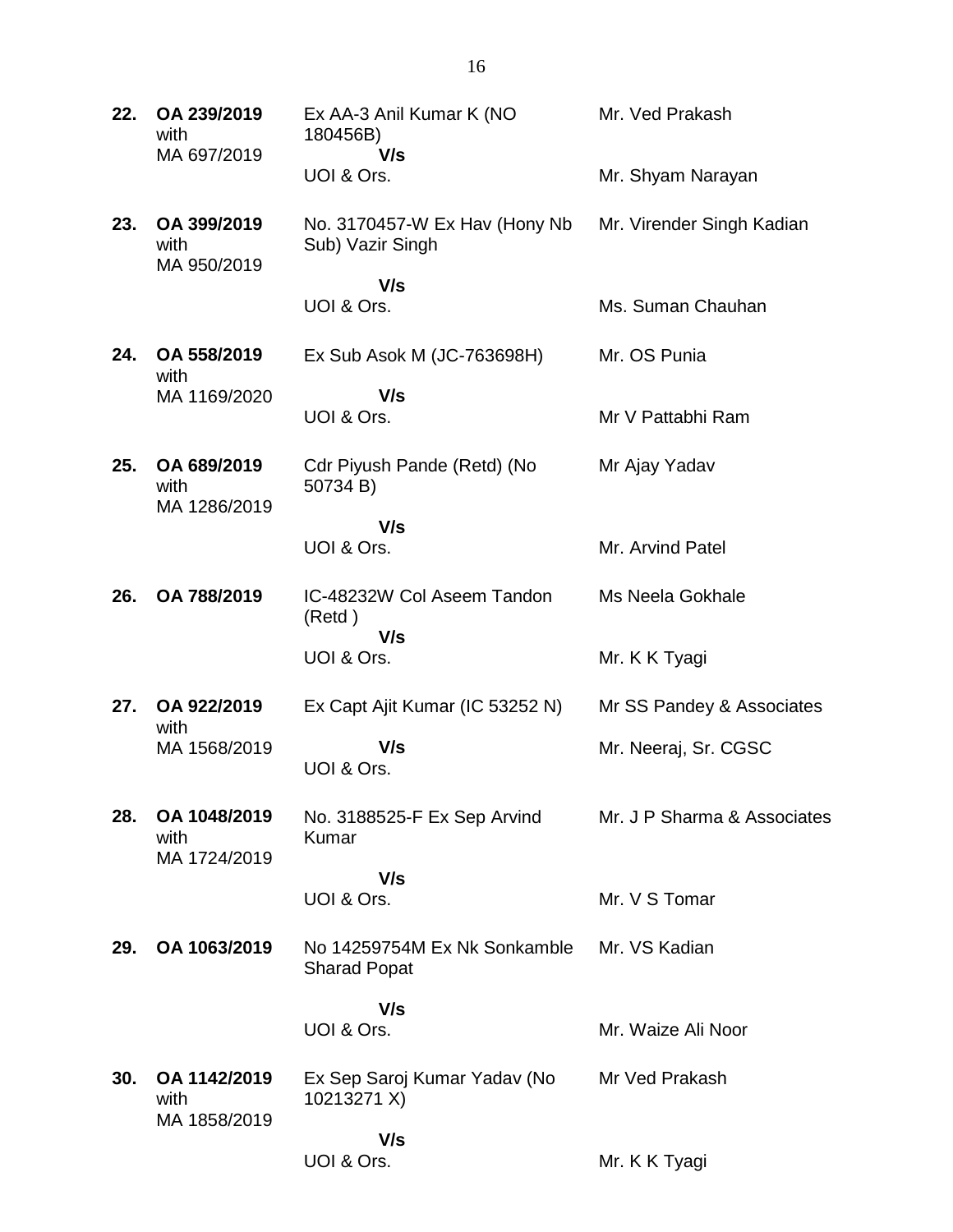### **MATTERS SCHEDULED FOR 25 SEP 2020**

|     | S. No. Case No.                       | <b>Parties Name</b>                                                                       | <b>Advocate for Petitioner /</b><br><b>Respondents</b> |
|-----|---------------------------------------|-------------------------------------------------------------------------------------------|--------------------------------------------------------|
|     | <u>MA (EXECUTION)</u>                 |                                                                                           |                                                        |
| 31. | MA 742/2019<br>in.<br>OA 655/2015     | Ex Sepoy Makhan Singh(No<br>2500851F)                                                     | Ms Archana Ramesh                                      |
|     |                                       | V/s<br>UOI & Ors                                                                          | Mr. Anil Gautam                                        |
| 32. | MA 744/2019<br>ın                     | No. 2485689-P Sep Varinder Kumar                                                          | Ms. Archana Ramesh                                     |
|     | OA 351/2014                           | V/s<br>UOI & Ors.                                                                         | Mr. K K Tyagi                                          |
|     | <u>PLEADINGS NOT COMPLETE</u>         |                                                                                           |                                                        |
| 33. | OA 1333/2018<br>with<br>MA 994/2020   | Disabled War Veterans (India) Regd. & Mr. Jaideep Singh<br>Anr, Thru its president & Ors. |                                                        |
|     |                                       | V/s<br>UOI & Ors.                                                                         | Dr. Vijendra Singh Mahndiyan                           |
| 34. | TA 2/2019<br>WP(C) No.                | Ex Cpl Jitender Sah No.778523                                                             | Ms. Pallavi Awasthi                                    |
|     | 7775/2019 (High<br>Court of Delhi)    | V/s<br>UOI & Ors.                                                                         | Mr. Harish V Shankar                                   |
| 35. | OA 489/2019<br>with<br>MA 1061/2019 & | Gp Capt (TS) RSR Sharma (No 16861) Mr. Ajai Bhalla<br>(Retd)                              |                                                        |
|     | ma 1437/2020                          | V/s<br>UOI & Ors.                                                                         | Mr. Y P Singh                                          |
| 36. | OA 566/2019<br>with                   | Ex Sep Arun Damle (No 6808011)                                                            | Mr Ved Prakash                                         |
|     | MA 1139/2019                          | V/s<br>UOI & Ors.                                                                         | Mr Rajeev Kumar                                        |
| 37. | OA 771/2019<br>with<br>MA 1373/2019   | Smt. Sneh Sharma W/O Late IC-<br>32883H Capt I R Sharma                                   | Mr. Anil Srivastava & Associates                       |
|     |                                       | V/s<br>UOI & Ors.                                                                         | Mr. Arvind Patel                                       |
| 38. | OA 905/2019<br>with                   | Ex HFL Nathu Ram (290992)                                                                 | Mr. Baljeet Singh                                      |
|     | MA 1550/2019                          | V/s<br>UOI & Ors.                                                                         | Mr V Pattabhi Ram                                      |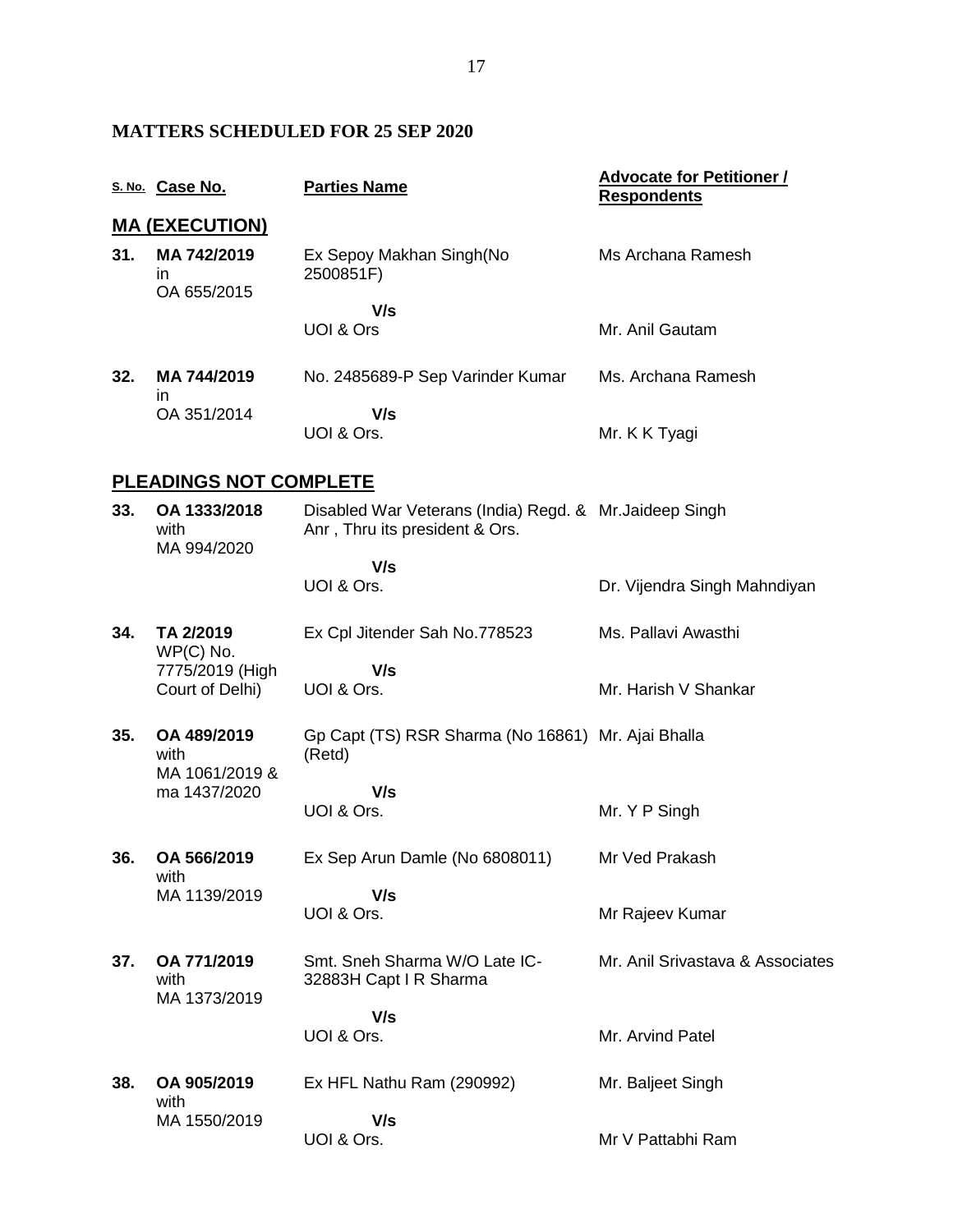| 39. | OA 1113/2019<br>with                 | Gp Capt B Balaji (23328-L)                         | Mr. AK Aggarwal                |
|-----|--------------------------------------|----------------------------------------------------|--------------------------------|
|     | MA 1447/2020                         | V/s<br>UOI & Ors.                                  | Mr. Karan Singh Bhati, Sr.     |
|     |                                      |                                                    | CGSC for R 1-2, None for R 3-4 |
| 40. | OA 1858/2019<br>with<br>MA 2726/2019 | Ex Gnr Gore Dattatraya Mhatarji (No<br>15146581 H) | Mr Virender Singh Kadian       |
|     |                                      | V/s                                                |                                |
|     |                                      | UOI & Ors.                                         | Mr. J S Yadav                  |
| 41. | OA 2090/2019<br>with<br>MA 2993/2019 | Capt (TS) Pavan Kumar Singh (Retd)<br>(No 70239H)  | Mr OS Punia                    |
|     |                                      | V/s                                                |                                |
|     |                                      | UOI & Ors.                                         | Mr. Satya Ranjan Swain         |

### **PLEADINGS COMPLETE**

## **DATES WILL BE GIVEN BY THE TRIBUNAL OFFICER - ORDERS WILL BE UPLOADED ON THE WEBSITE**

| 42. | OA 676/2015<br>with | Naik Pritam Singh (Retd)                                                                        | Ms. Archana Ramesh          |
|-----|---------------------|-------------------------------------------------------------------------------------------------|-----------------------------|
|     | MA 723/2015         | V/s<br>UOI & Ors.                                                                               | Mr KK Tyagi                 |
| 43. | OA 687/2015         | Lt Col Dadan Chaubey (Retd)                                                                     | Ms. Archana Ramesh          |
|     |                     | V/s<br>UOI & Ors.                                                                               | Mr Anil Gautam              |
| 44. | OA 1100/2015        | Ex Capt Ramesh Kumar Seth (Since<br>Deceased) Represented through his<br>wife Mrs. Parveen Seth | Mr. S S Pandey              |
|     |                     | V/s<br>UOI & Ors.                                                                               | Ms Jyotsana Kaushik         |
| 45. | OA 636/2017         | Ex Hav Brahampal Singh                                                                          | Mr Ajit Kakkar              |
|     |                     | V/s<br>UOI & Ors.                                                                               | Dr Vijendra Singh Mahndiyan |
| 46. | OA 99/2019          | No 2456331 Ex Hav Swaran Singh                                                                  | Mr. VS Kadian               |
|     |                     | V/s<br>UOI & Ors.                                                                               | Mr. Neeraj, Sr. CGSC        |

18